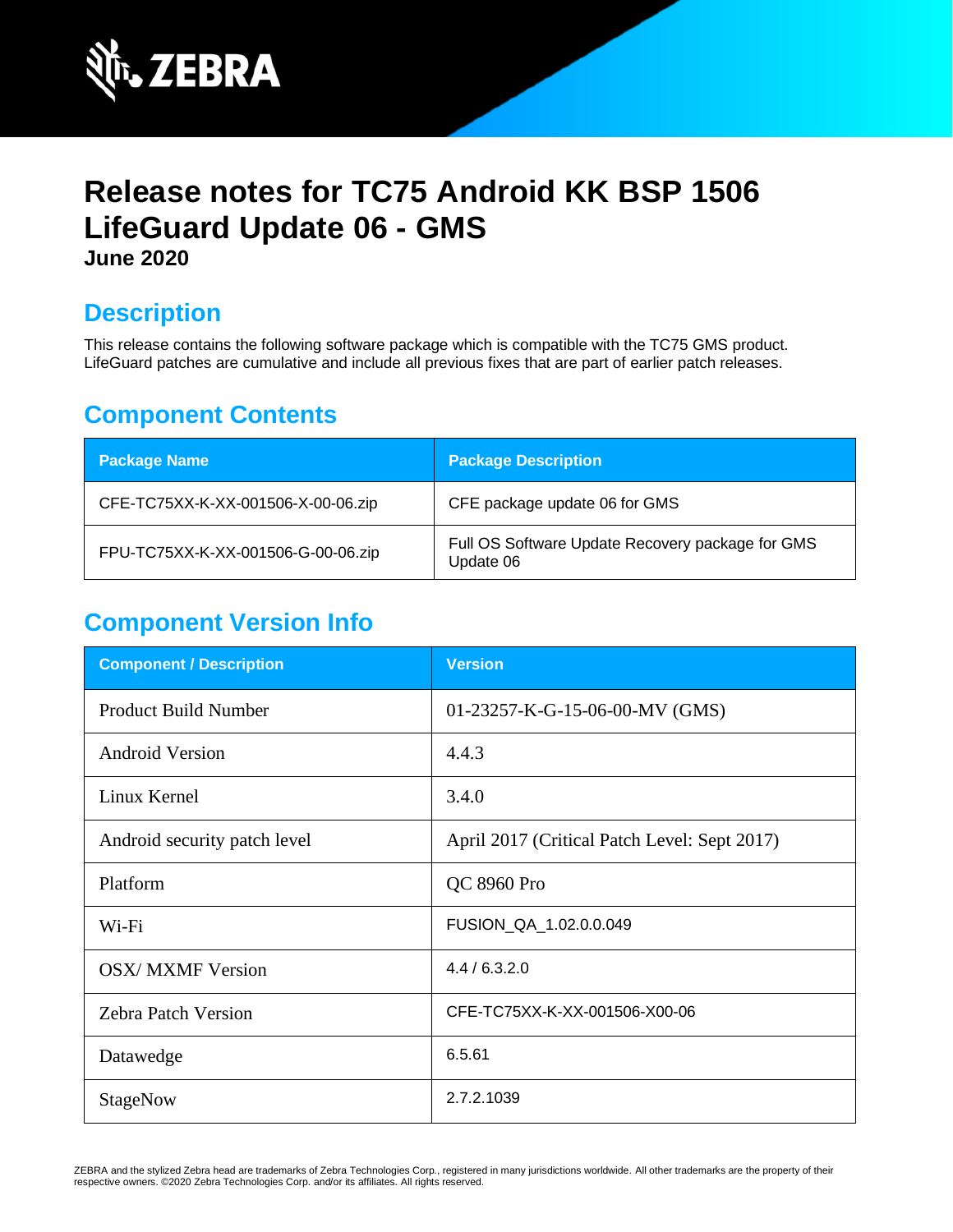

#### **CFEv6:**

- ❖ **CFE-TC75XX-K-XX-001506-X-00-06.zip**
- Added support for Tianma display panel.
- SPR 35766- Resolved an issue wherein device takes longer time to connect when deployed in a denser SSID environment.
- SPR32676 Resolved an issue wherein DataWedge App crashes when Velocity App tries to send an Intent to enable the scanner plugin.
- SPR34472 Resolved an issue wherein binder exceptions were seen when transaction messages were of large size.
- SPR35313 Resolved an issue wherein devices out of the box intermittently failed to get staged via StageNow.

#### **CFEv5:**

#### ❖ **CFE-TC75XX-K-XX-001506-X-00-05.zip**

Updated to handle extended GPS Week number for correct date calculation due to GPS week number roll over

- SPR34901 Resolved an issue where WLAN will not disconnect when reboot was performed in an Ethernet cradle.
- SPR34975 Resolved an issue where crash observed when device was taken from cradle and moved to a non-coverage area
- SPR34909 Resolved an issue when device initiates a connection with Mesh BSSID

#### **CFE v4:**

#### ❖ **CFE-TC75XX-K-XX-001506-X-00-04.zip**

Spectre & Meltdown correction for variant 2.

- SPR33599 Resolved an issue where some of the system apps which was not part of applock whitelist were getting disabled when whitelist was enabled.
- SPR33487/33718 Resolved an issue wherein the device was unable to connect to web address after removal from cradle.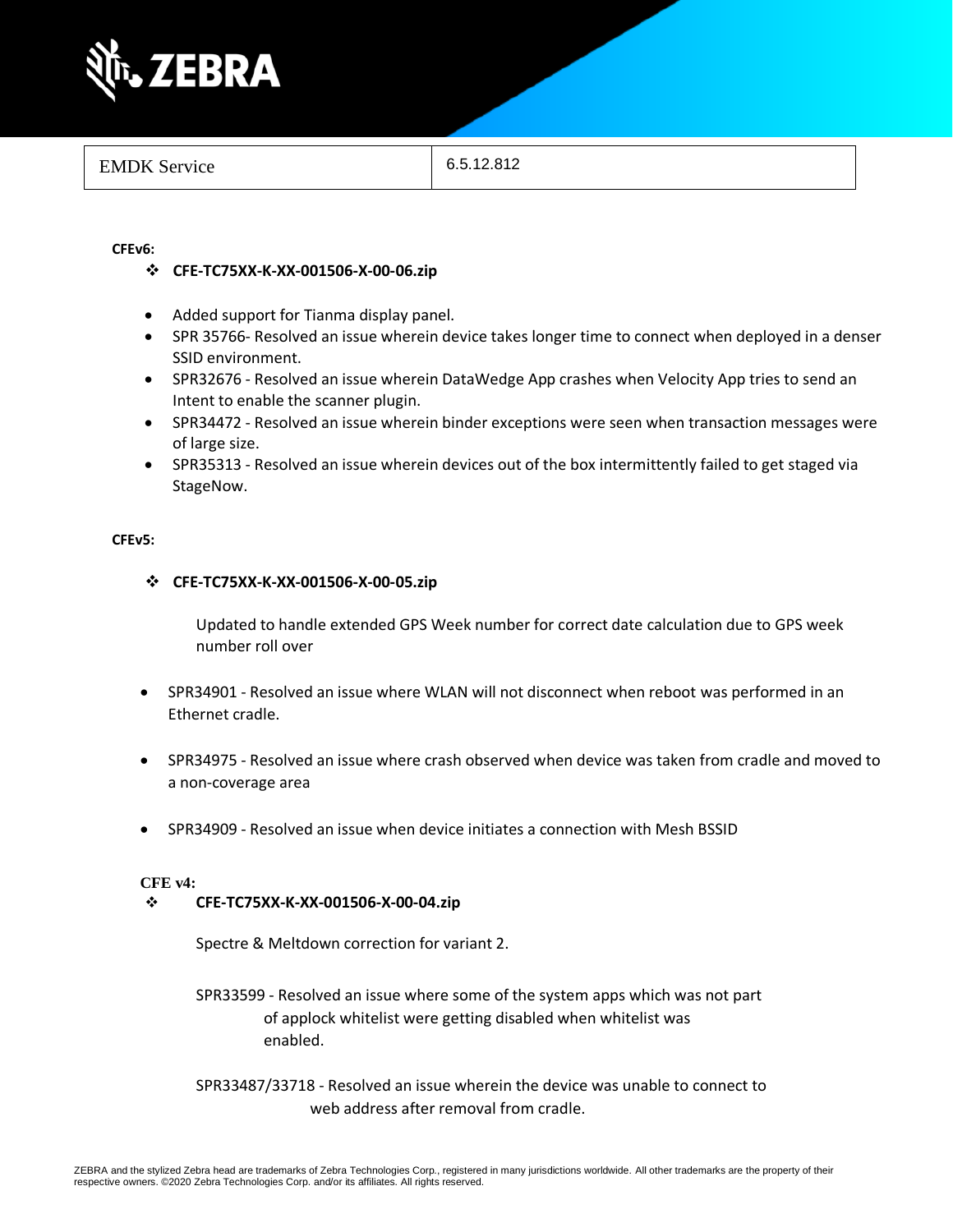

#### **CFE v3:**

#### ❖ **CFE-TC75XX-K-XX-001506-X-00-03.zip**

Corrections for KRACK vulnerabilities applied.

#### **CFE V2:**

#### ❖ **CFE-TC75XX-K-XX-001506-X-00-02.zip**

o Android Security Patch Level: April 2017 (Critical Patch Level: Sept 2017)

**Use the link below to see the Android Security bulletin for more information:** <https://source.android.com/security/bulletin/>

#### **Fixes:**

- ❖ Updated the below Component's Version:
	- MxMF version: 6.3.1.101
	- DataWedge: 6.4.18
	- EMDK Service: 6.5.12.812
	- StageNow: 2.7.2.1039

Resolved an issue in MX to prevent leakage of configuration parameters. Included fix for Blueborne vulnerability.

SPR32157 - Resolved an issue when an invalid Neighbor AP response received from the infrastructure.

#### **CFE v1:**

#### ❖ **CFE-TC75XX-K-XX-001506-X-00-01.zip**

SPR29864 - Resolved an issue wherein BT Paired to DS35 with custom firmware CAABRC17- 001-R00D0 has dialog pair prompt.

- SPR29953 Resolved an issue wherein delayed output when scanning larger QR codes (greater than 100 characters) and when using Keystroke output option in DataWedge.
- SPR29788 Added support for proxy wildcard feature.
- SPR32439 Resolved an issue wherein the certificates get deleted Intermittently from the device, causing the device connectivity failures to N/W.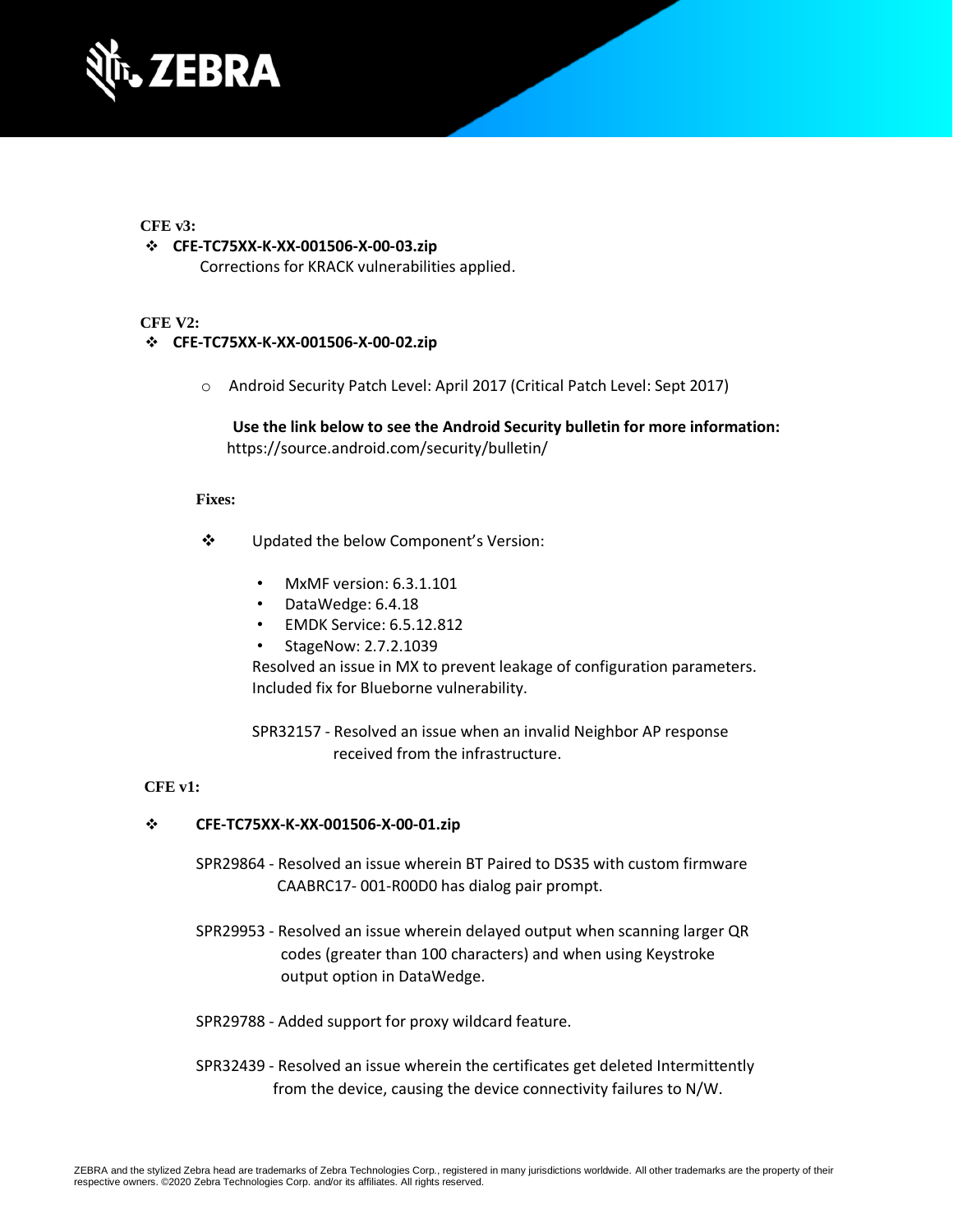

SPR29166 - Resolved an issue wherein during battery swap mode RED LED turns ON intermittently after going to OFF state.

SPR32193/SPR32230 - Resolved an issue wherein devices experiencing authentication failures and were not able to recover**.**

## **Device Compatibility**

This LifeGuard CFE Package software release has been approved for use with the following Zebra devices.

| <b>Device</b>    | <b>Operating System</b> |
|------------------|-------------------------|
| TC75AH-GA11ES-A2 | Android 4.4.3           |
| TC75AH-GA11ES-A1 | Android 4.4.3           |
| TC75BH-GA11ES    | Android 4.4.3           |
| TC75BH-GA11ES-TW | Android 4.4.3           |
| TC75BH-KA11ES-BR | Android 4.4.3           |
| TC75BH-GA11MS-CN | Android 4.4.3           |
| TC75AH-KA11ES-A2 | Android 4.4.3           |
| TC75AH-KA11ES-A1 | Android 4.4.3           |
| TC75BH-KA11ES    | Android 4.4.3           |
| TC75BH-KA11ES-TW | Android 4.4.3           |
| TC75BH-KA11ES-01 | Android 4.4.3           |
| TC75BH-KA11ES-RM | Android 4.4.3           |
| TC75BH-KA11MS-CN | Android 4.4.3           |
| TC75BH-KA11ES-BR | Android 4.4.3           |

## **Installation Requirements**

This Software should be used with compatible devices listed above